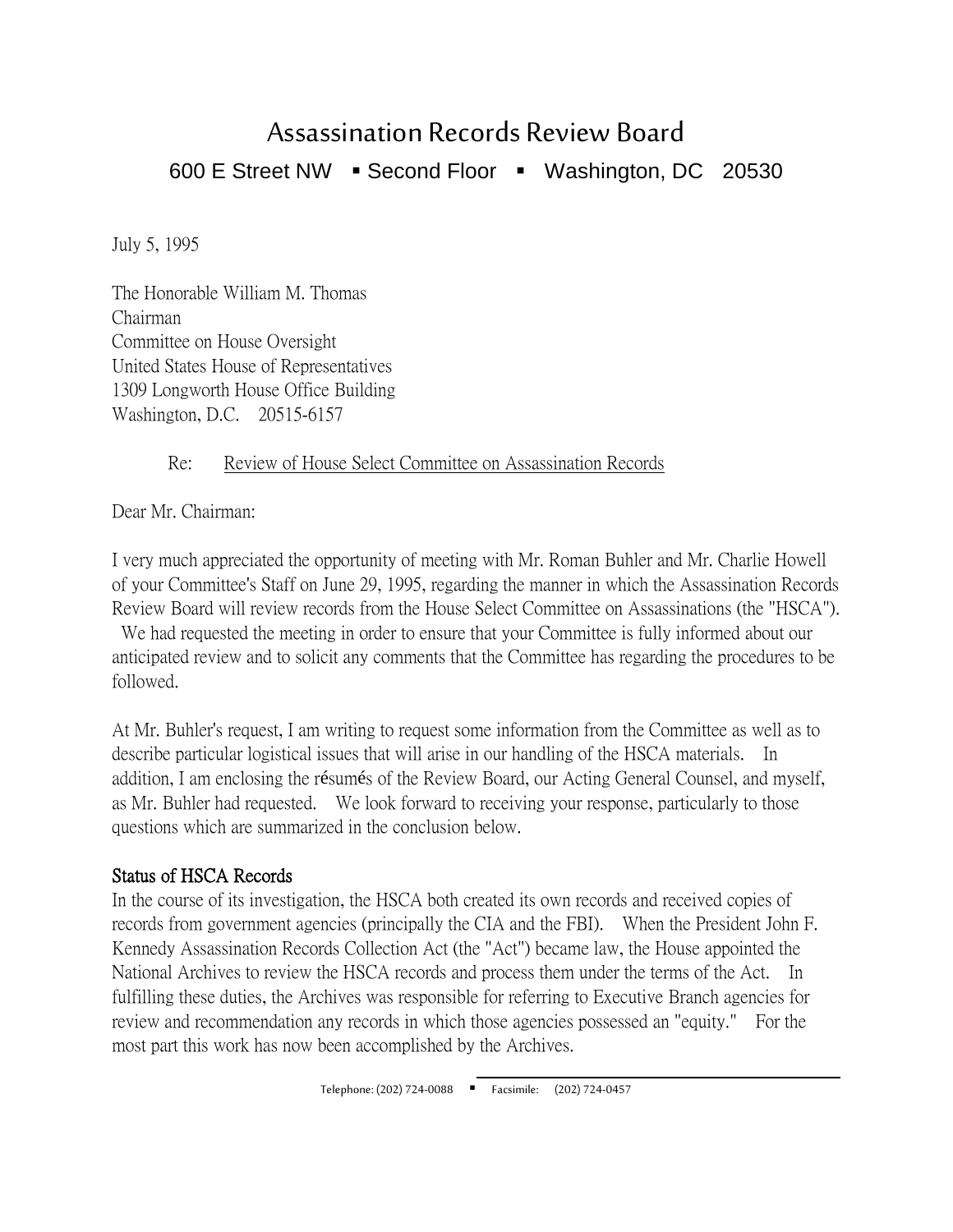The Honorable William M. Thomas July 5, 1995 Page 2

There are approximately 300 archival boxes containing the original HSCA documents stored at the Archive's downtown Washington facility. (The downtown Archives should be distinguished from the JFK Assassination Records Collection that is located at Archives II in College Park, Maryland, which is the ultimate destination for all assassination records.) Among these boxes, there are approximately 10 boxes containing some personnel records from the HSCA staff.

It is our understanding that, consistent with the wishes of the House (specifically you and Congressmen Rose), all HSCA-generated information in the records has been publicly released with the exception of the HSCA personnel-related files. It is also our understanding that the records containing other agency equities (particularly the CIA and the FBI), have been referred to those Agencies for their review and proposed redactions *(i.e.* postponements).

## Logistics for Handling HSCA Records

As part of its mandate, the Review Board will be reviewing the HSCA records. We would like to have the original records forwarded to the Review Board as soon as possible so that we can perform this function in the most economical and efficient manner possible. Because our computer system and our SCIF have been designed for this review process, and now that our staff has received the appropriate security clearances, it is important that we review HSCA materials (as well as the material from Executive Branch agencies) on-site. Once the review is completed, we intend to send the original HSCA records to Archives II where they will be kept as separate (House of Representative) records within the JFK Collection.

There are two issues that arise with respect to whether the House wishes to present evidence to the Review Board in support of recommended postponements. First, does the House wish to provide evidence in support of privacy postponements in the HSCA staff files? Second, with respect to the HSCA records where there are other agency equities (e.g., CIA and FBI), does the House wish to supply evidence in support of postponements in addition to that which the Agencies will be able to provide?

### **Conclusion**

Because of our time constraints — as well as the automatic sunset provisions of our statute — we need to complete our mission as quickly, efficiently, and economically as possible. We would, therefore, greatly appreciate receiving your Committee's response to our inquiries as soon as is convenient. By way of recapitulation: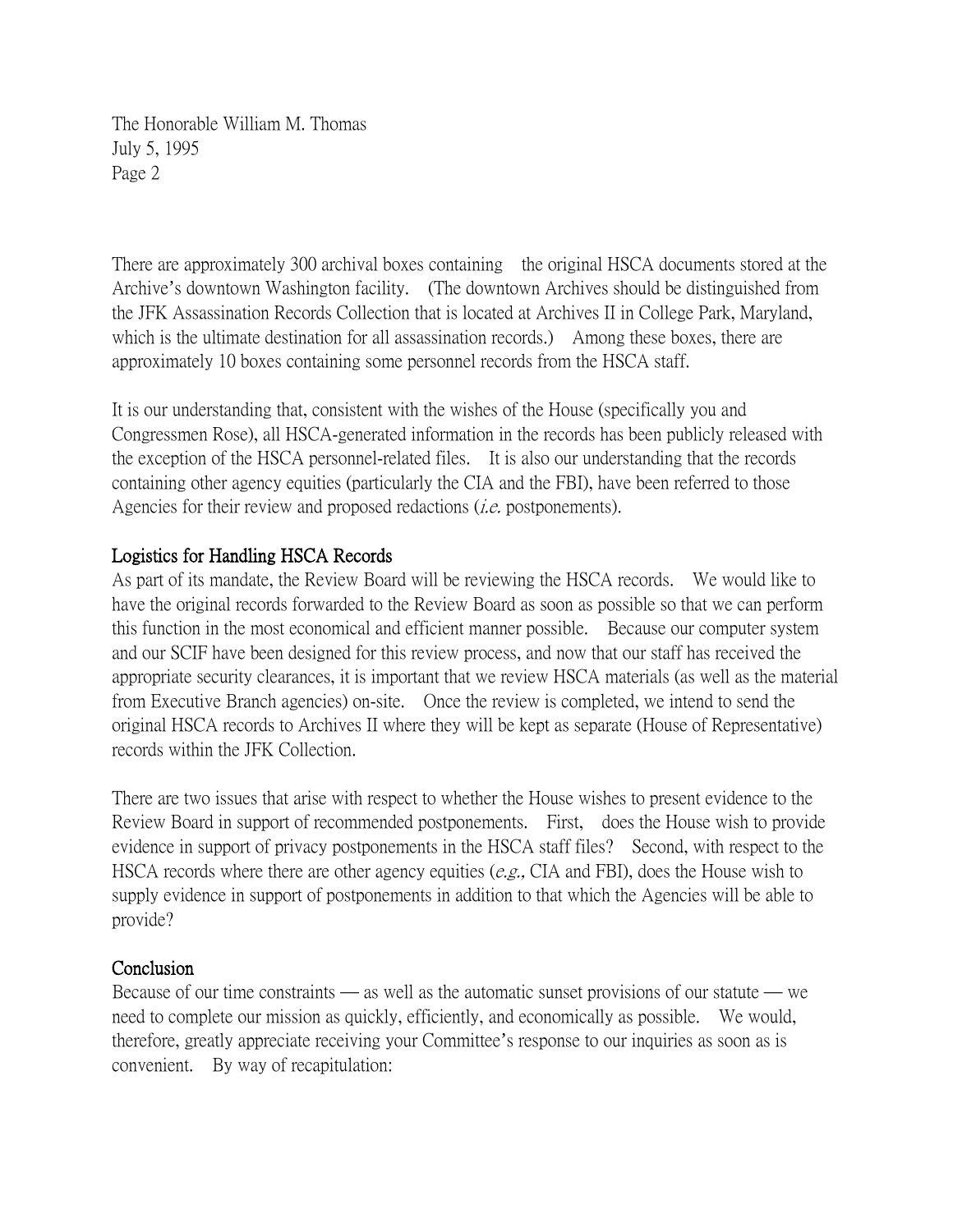The Honorable William M. Thomas July 5, 1995 Page 3

1. Are we correct in understanding that, with the exception of privacy matters in HSCA records, the House has agreed to release all of its own equities in the HSCA records?

2. Does the House have any objection to our reviewing HSCA records in our properly secured offices?

3. Does the House wish to supply any additional evidence in support of the privacy postponements in the HSCA personnel-related files?

4. Does the House wish to supply any evidence *in addition to that provided by other government offices* in support of postponements proposed by other agencies?

5. Does the House have any other specific concerns regarding the handling of HSCA records by the Review Board?

We thank you again for the opportunity to raise these issues with you and look forward to hearing from you soon. Please do not hesitate to contact me if I can be of further assistance.

Sincerely yours,

David G. Marwell Executive Director

Enclosures

cc: Hon. Vic Fazio (w/enclosures) Mr. Roman P. Buhler (w/enclosures) Mr. Charles Howell (w/enclosures) Mr. John Tunheim